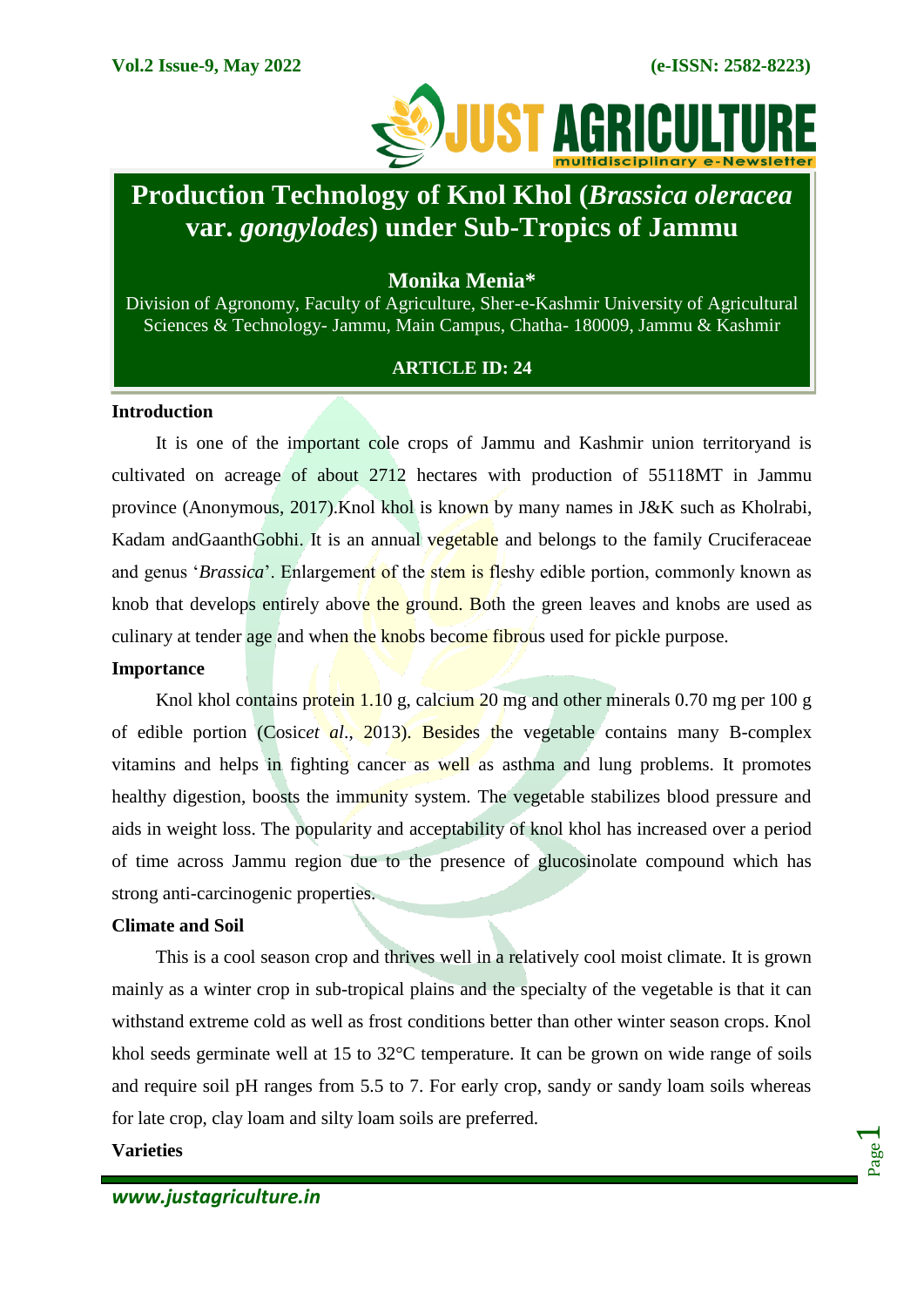

There are two kinds of varieties are available in market; one is early grown and the other is late variety. In Jammu region of Union territory of Jammu and Kashmir, the important promising varieties grown are G-40, Purple Vienna, White Vienna, King of Market.

#### **Seed rate**

Nursery of knol khol crop raised to produce seedlings to be transplanted in an area of 1 ha using a seed rate of 1 kg/ha.

#### **Sowing time**

Being short duration and high value cash crop, 3-4 crops of knol khol can be taken by farmers to augment their income. Time frame of sowing of seeds varies for different cultivars. It can be grown round the year under sub-tropical condition of Jammu as shown in Table 1.  $\sim$   $\sim$   $\sim$   $\sim$ 

|  |  |  | Table 1: Recommended sowing and transplanting time for knol khol crop under sub- |  |
|--|--|--|----------------------------------------------------------------------------------|--|
|  |  |  | tropical condition of Jammu                                                      |  |

| <b>Number of crops</b> | <b>Sowing time</b>         | <b>Transplanting time</b> |
|------------------------|----------------------------|---------------------------|
| First crop             | <b>Mid September</b>       | Mid October               |
| Second crop            | <b>Mid October</b>         | $2nd$ week of December    |
| Third crop             | <b>Mid February</b>        | Last week of March        |
| Fourth crop            | Last week of March         | Mid April                 |
| Fifth crop             | <b>Last week of August</b> | Direct sowing             |

(Source: Directorate of Extension, SKUAST-Jammu, 2020)

#### **Preparation of nursery beds**

Raised beds of dimensions of 3 m  $\times$  1 m  $\times$  0.15 m (length  $\times$  width  $\times$  height) are prepared by mixing well rotten FYM in soil @ 15 kg/m<sup>2</sup>. The seeds sown in lines at the depth of 3 cm. After sowing, the seed beds were covered with a fine mixture of soil and FYM and further the seed beds are covered with paddy straw mulch. The seeds germinate in 6-9 days after sowing. In the beginning, regularly light watering is done with the help of rose can but slowly the frequency of watering reduces.

#### **Field preparation**

The plots are prepared manually to obtain good tilth with thehelp of spade. The recommended dose of FYM applied during land preparation or mixed well with the soil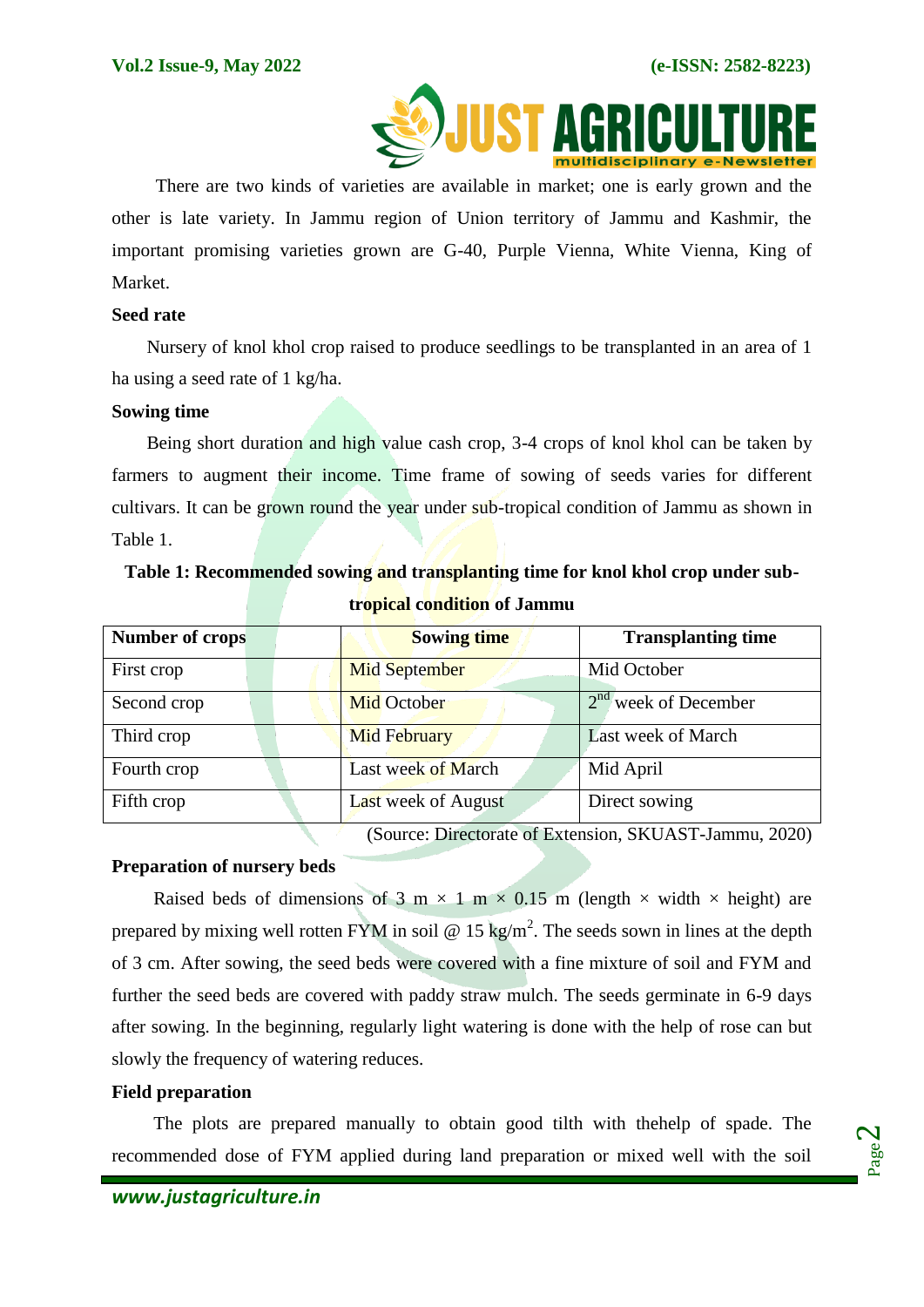

where as full dose of nitrogen, phosphorus and potash should be applied at the time of transplanting (dose given in Table 2). Thereafter planking was done manually with the help of wooden plank to conserve the moisture.

| N           | $P_2O_5$   | $K_2O$     | <b>FYM</b> |
|-------------|------------|------------|------------|
| (kg/ha)     | (kg/ha)    | (kg/ha)    | (t/ha)     |
| 100         | 50         | 50         |            |
| <b>Urea</b> | <b>DAP</b> | <b>MOP</b> | 30         |
| (kg/ha)     | (kg/ha)    | (kg/ha)    |            |
| 175         | 109        | 84         |            |

## **Table 2: Recommended dose of fertilizer for knol khol crop**



**Figure 1: a) Nursery raising of knol khol seedlings and b) Harvesting of Knol Khol Transplanting**

About 30 days old uniform growth seedlings are transplanted in the plots. Before, taking out of the seedlings, seedbeds are watered thoroughly so that seedlings may come up with the entire root system. Transplanting was done manually with the help of khurpi at spacing of 30 cm  $\times$  20 cm or 30 cm  $\times$  30 cm and make sure to press the soil around the seedling for the better root establishment. Light irrigation must be given immediately after transplanting for the better survival of seedlings.

# **Gap filling**

To maintain uniform population, gap filling should be done within week after transplanting.